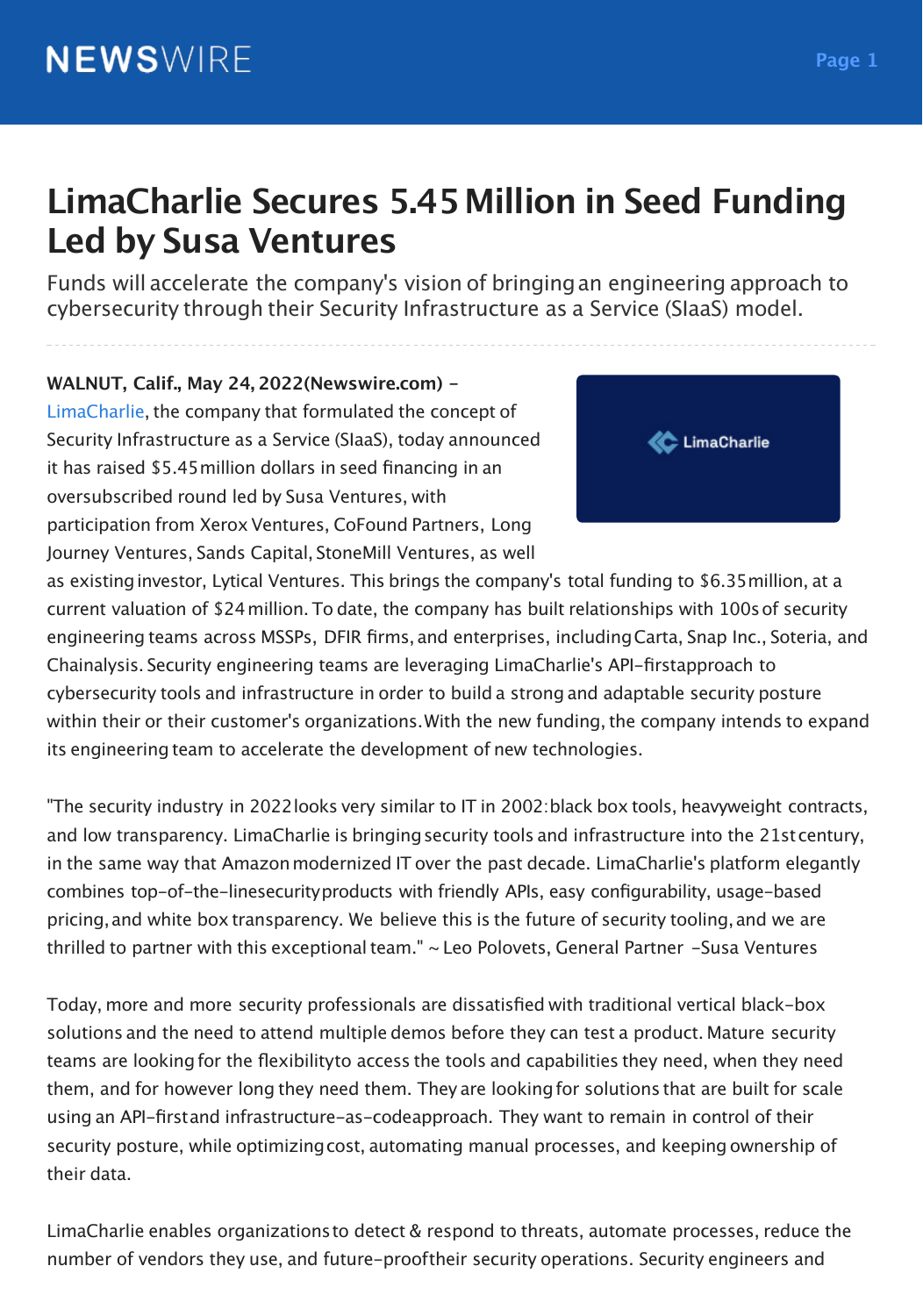service providers have the ability to choose from 100+advanced capabilities and address their unique use cases including EDR/XDR,file integrity monitoring, Windows Event Logs forwarding, external log processing and storage, network micro-segmentation,and more. The SIaaS approach enables companies to access the capabilities they need, and pay only for what they use -a model that has previously enabled cloud service providers to disrupt the traditional IT market.

Security professionals can get started with the LimaCharlie platform in minutes, without talkingto a salesperson, having to meet a minimum spend, or negotiatingmulti-yearcontracts.

"At LimaCharlie we are not like other vendors. We are 100% a technology company and do not compete with the people and companies we provide tools and infrastructure for. We are vendorneutral providers oftools and infrastructure for security professionals. We believe that this ondemand and engineering-centricapproach is the way to move the industry forward."  $\sim$  Maxime Lamothe-Brassard, Founder & CEO -LimaCharlie

#### **About LimaCharlie**

LimaCharlie was founded in 2018.The company provides security tools and infrastructure ondemand, API-firstin a way that is built for massive scale. This approach marks a change in the way that cybersecurity is practiced, and brings it in line with modern IT, DevOps, and software engineering principles. LimaCharlie is democratizing access to security infrastructure by allowing any security team, regardless of size or budget, to get started with powerful tools and infrastructure.

 $-XXX -$ 

#### **Media Contacts:**

Christopher Luft, LimaCharlie, +1-650-249-3377,media@limacharlie.io

**Note:** For open commentary, development updates and views, visit https://www.linkedin.com/company/limacharlieio https://twitter.com/limacharlieio https://youtub

**Source: LimaCharlie**